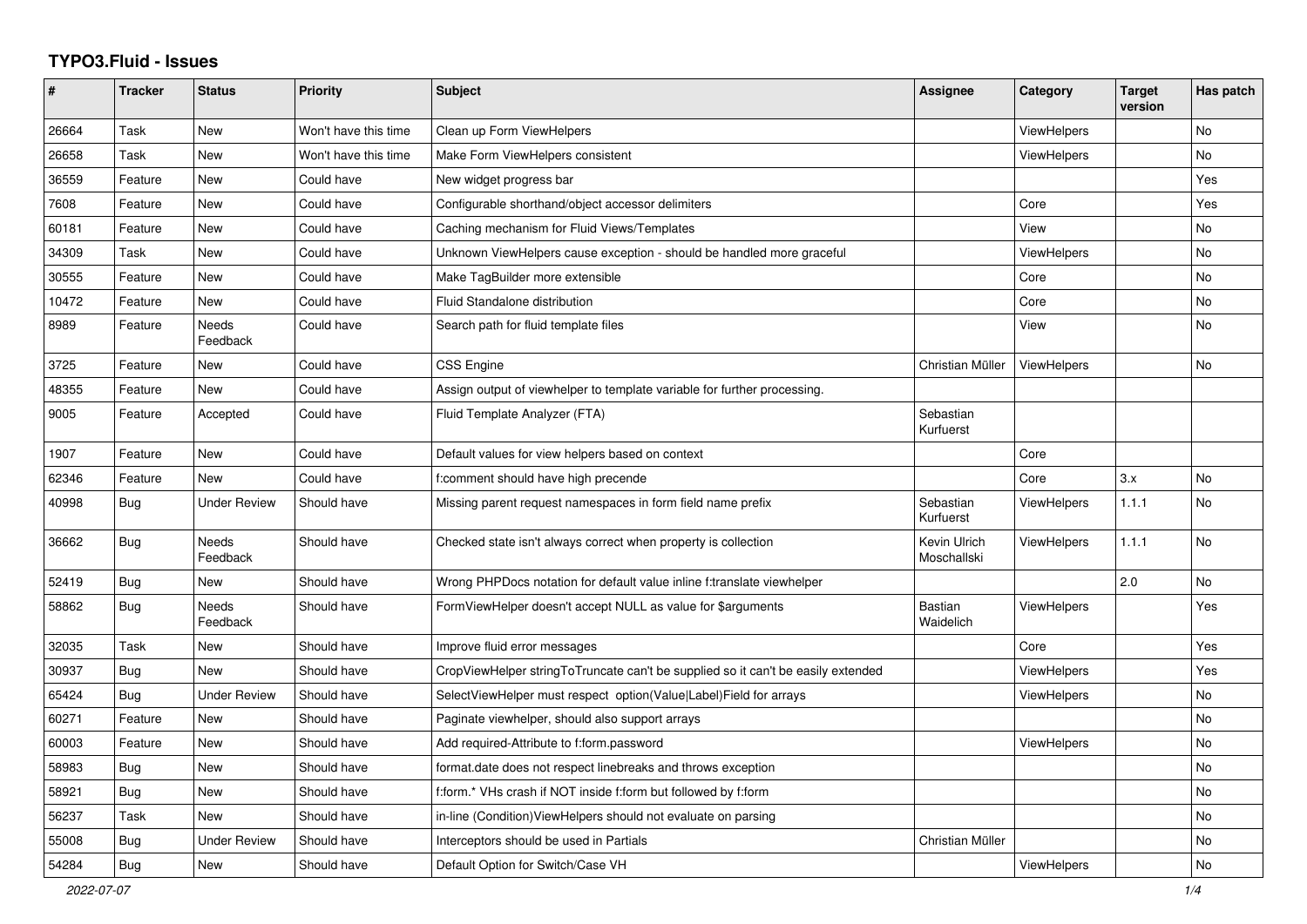| #     | <b>Tracker</b> | <b>Status</b>       | <b>Priority</b> | Subject                                                                                       | <b>Assignee</b>       | Category    | <b>Target</b><br>version | Has patch |
|-------|----------------|---------------------|-----------------|-----------------------------------------------------------------------------------------------|-----------------------|-------------|--------------------------|-----------|
| 54195 | Task           | New                 | Should have     | Rename and move FormViewHelper's errorClass value, currently 'f3-form-error'                  | Adrian Föder          | ViewHelpers |                          | <b>No</b> |
| 53806 | <b>Bug</b>     | <b>Under Review</b> | Should have     | Paginate widget maximumNumberOfLinks rendering wrong number of links                          | Bastian<br>Waidelich  | Widgets     |                          | No        |
| 52640 | Feature        | <b>Under Review</b> | Should have     | Create an UnlessViewHelper as opposite to the IfViewHelper                                    | Marc Neuhaus          |             |                          | <b>No</b> |
| 52591 | Bug            | New                 | Should have     | The Pagination Widget broken for joined objects                                               |                       |             |                          | No        |
| 51277 | Feature        | <b>New</b>          | Should have     | ViewHelper context should be aware of actual file occurrence                                  |                       |             |                          | <b>No</b> |
| 50888 | Bug            | <b>Under Review</b> | Should have     | WSOD by changing name of section and if Fluid caches are generated                            |                       |             |                          | No        |
| 49756 | Feature        | <b>Under Review</b> | Should have     | Select values by array key in checkbox viewhelper                                             |                       |             |                          | No        |
| 49600 | Bug            | <b>New</b>          | Should have     | f:form tag shown as a HTML on frontend                                                        |                       | ViewHelpers |                          | No        |
| 47669 | Task           | <b>New</b>          | Should have     | FormViewHelper does not define the default request method                                     |                       |             |                          | No        |
| 47006 | <b>Bug</b>     | <b>Under Review</b> | Should have     | widget identifier are not unique                                                              |                       |             |                          | No        |
| 46545 | Feature        | New                 | Should have     | Better support for arrays in options of SelectViewHelper                                      |                       |             |                          | No        |
| 46257 | Feature        | <b>Under Review</b> | Should have     | Add escape sequence support for Fluid                                                         |                       | Core        |                          | No        |
| 46091 | Task           | Needs<br>Feedback   | Should have     | Show source file name and position on exceptions during parsing                               |                       |             |                          | No        |
| 45394 | Task           | New                 | Should have     | Forwardport Unit test for standalone view                                                     |                       | View        |                          | No        |
| 45153 | Feature        | <b>New</b>          | Should have     | f:be.menus.actionMenuItem - Detection of the current select option is insufficient            |                       |             |                          | No        |
| 43072 | Task           | New                 | Should have     | Remove TOKENS for adding templates fallback in Backporter                                     |                       | View        |                          | No        |
| 43071 | Task           | New                 | Should have     | Remove TOKENS for adding fallback teplates in B                                               |                       |             |                          | <b>No</b> |
| 42743 | Task           | New                 | Should have     | Remove inline style for hidden form fields                                                    |                       |             |                          | No        |
| 42397 | Feature        | New                 | Should have     | Missing viewhelper for general links                                                          |                       |             |                          | No        |
| 40081 | Feature        | <b>New</b>          | Should have     | Allow assigned variables as keys in arrays                                                    |                       |             |                          | No        |
| 39990 | <b>Bug</b>     | New                 | Should have     | Same form twice in one template: hidden fields for empty values are only rendered<br>once     |                       | Core        |                          | No        |
| 39936 | Feature        | <b>New</b>          | Should have     | registerTagAttribute should handle default values                                             |                       | ViewHelpers |                          | No        |
| 38130 | Feature        | New                 | Should have     | Checkboxes and multiple select fields should have an assignable default value                 |                       |             |                          | No        |
| 37619 | <b>Bug</b>     | New                 | Should have     | Fatal Error when using variable in name attribute of Section ViewHelper                       |                       | ViewHelpers |                          | <b>No</b> |
| 37095 | Feature        | New                 | Should have     | It should be possible to set a different template on a Fluid TemplateView inside an<br>action | Christopher<br>Hlubek |             |                          | No        |
| 36655 | Bug            | New                 | Should have     | Pagination Links                                                                              |                       | Widgets     |                          | No        |
| 36410 | Feature        | New                 | Should have     | Allow templates to send arguments back to layout                                              |                       | ViewHelpers |                          | No        |
| 34682 | Bug            | <b>Under Review</b> | Should have     | Radio Button missing checked on validation error                                              |                       | ViewHelpers |                          | No        |
| 33394 | Feature        | Needs<br>Feedback   | Should have     | Logical expression parser for BooleanNode                                                     | <b>Tobias Liebig</b>  | Core        |                          | No        |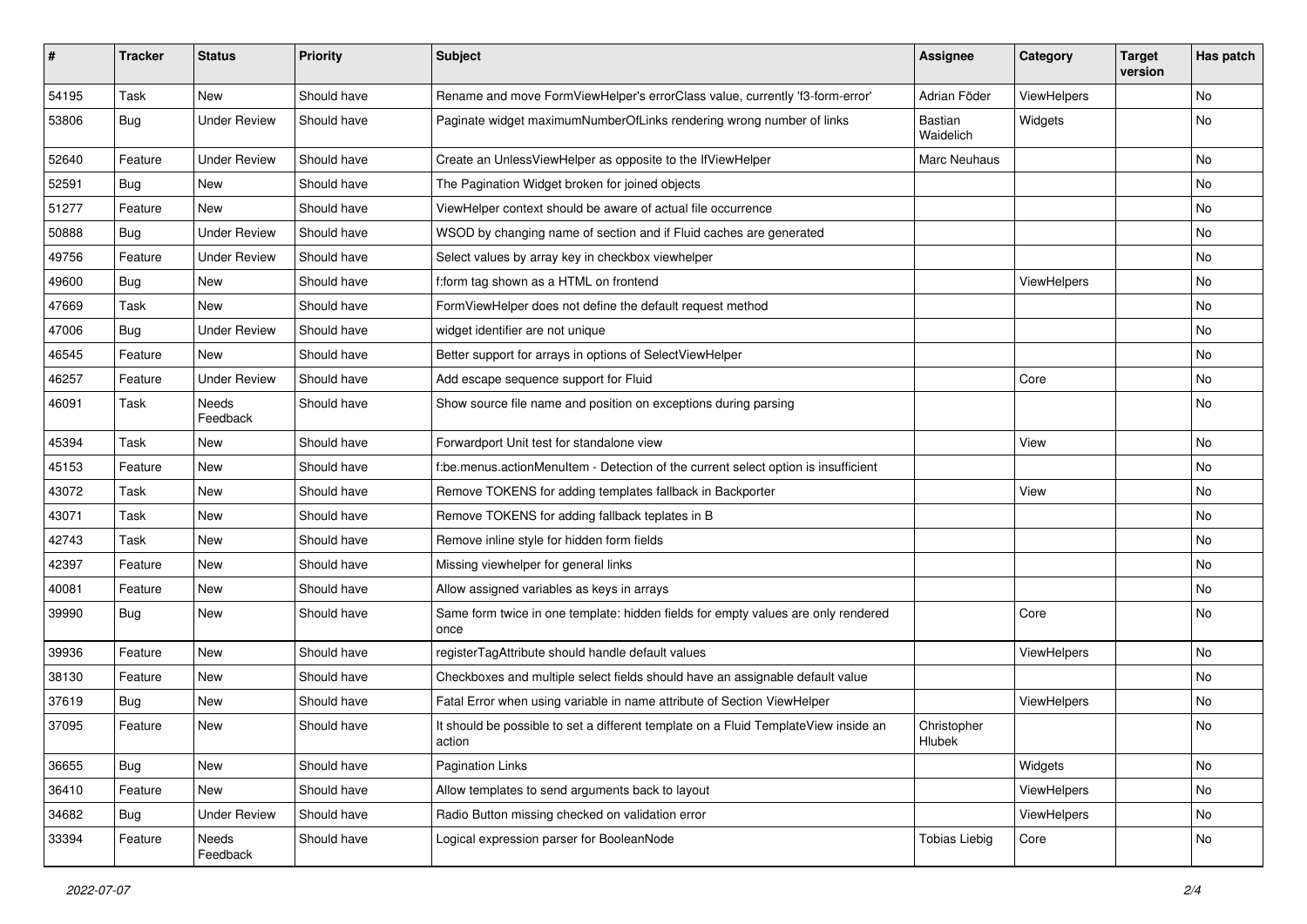| #     | <b>Tracker</b> | <b>Status</b>       | <b>Priority</b> | <b>Subject</b>                                                                                              | <b>Assignee</b>        | Category    | <b>Target</b><br>version | Has patch |
|-------|----------------|---------------------|-----------------|-------------------------------------------------------------------------------------------------------------|------------------------|-------------|--------------------------|-----------|
| 33215 | Feature        | New                 | Should have     | RFC: Dynamic values in ObjectAccess paths                                                                   |                        |             |                          | No        |
| 31955 | Feature        | New                 | Should have     | f:uri.widget                                                                                                |                        | Widgets     |                          | No        |
| 28554 | Bug            | New                 | Should have     | (v4) implement feature flag to disable caching                                                              |                        |             |                          | No        |
| 28553 | Bug            | New                 | Should have     | improve XHProf test setup                                                                                   |                        |             |                          | No        |
| 28552 | Bug            | New                 | Should have     | (v5) write ViewHelper test for compiled run; adjust functional test to do two passes<br>(uncached & cached) |                        |             |                          | No        |
| 28551 | Bug            | Accepted            | Should have     | (v4) backport VHTest                                                                                        | Sebastian<br>Kurfuerst |             |                          | No        |
| 28550 | Bug            | New                 | Should have     | (v4) make widgets cacheable, i.e. not implement childnodeaccess interface                                   |                        |             |                          | No        |
| 28549 | Bug            | New                 | Should have     | make widgets cacheable, i.e. not implement childnodeaccess interface                                        |                        |             |                          | No        |
| 12863 | <b>Bug</b>     | New                 | Should have     | Attributes of a viewhelper can't contain a '-'                                                              | Sebastian<br>Kurfuerst | Core        |                          | No        |
| 10911 | Task           | New                 | Should have     | Tx_Fluid_ViewHelpers_Form_AbstractFormViewHelper->renderHiddenIdentityField<br>should be more reliable      |                        | ViewHelpers |                          | No        |
| 8648  | Bug            | New                 | Should have     | format.crop ViewHelper should support all features of the crop stdWrap function                             |                        | ViewHelpers |                          | No        |
| 8491  | Task           | Needs<br>Feedback   | Should have     | link.action and uri.action differ in absolute argument                                                      | Karsten<br>Dambekalns  | ViewHelpers |                          | No        |
| 5933  | Feature        | Accepted            | Should have     | Optional section rendering                                                                                  | Sebastian<br>Kurfuerst | ViewHelpers |                          | No        |
| 3481  | Bug            | New                 | Should have     | Use ViewHelperVariableContainer in PostParseFacet                                                           |                        | Core        |                          | No        |
| 3291  | Feature        | Needs<br>Feedback   | Should have     | Cacheable viewhelpers                                                                                       |                        |             |                          | No        |
| 52536 | Bug            | <b>Under Review</b> | Should have     | Errorclass not set if no property-attribute set                                                             |                        |             |                          |           |
| 45345 | Feature        | Needs<br>Feedback   | Should have     | Easy to use comments for fluid that won't show in output                                                    |                        |             |                          |           |
| 13045 | Bug            | New                 | Should have     | Entity decode of strings are different between if-conditions and output of variable                         |                        |             |                          |           |
| 9950  | Task           | New                 | Should have     | Binding to nested arrays impossible for form-elements                                                       |                        | ViewHelpers |                          |           |
| 9514  | Feature        | New                 | Should have     | Support explicit Array Arguments for ViewHelpers                                                            |                        |             |                          |           |
| 4704  | Feature        | New                 | Should have     | Improve parsing exception messages                                                                          |                        | Core        |                          |           |
| 46289 | <b>Bug</b>     | Needs<br>Feedback   | Should have     | Enable Escaping Interceptor in XML request format                                                           |                        | View        | 2.0.1                    | No        |
| 44234 | <b>Bug</b>     | <b>Under Review</b> | Should have     | selectViewHelper's sorting does not respect locale collation                                                |                        | ViewHelpers | 2.1                      | No        |
| 43346 | Feature        | <b>Under Review</b> | Should have     | Allow property mapping configuration via template                                                           | Karsten<br>Dambekalns  | ViewHelpers | 2.1                      | No        |
| 60856 | Bug            | New                 | Must have       | Target attribute not supported by the form viewhelper                                                       |                        | ViewHelpers |                          | Yes       |
| 51239 | <b>Bug</b>     | <b>Under Review</b> | Must have       | AbstractViewHelper use incorrect method signature for "\$this->systemLogger->log()"                         | Adrian Föder           | Core        |                          | Yes       |